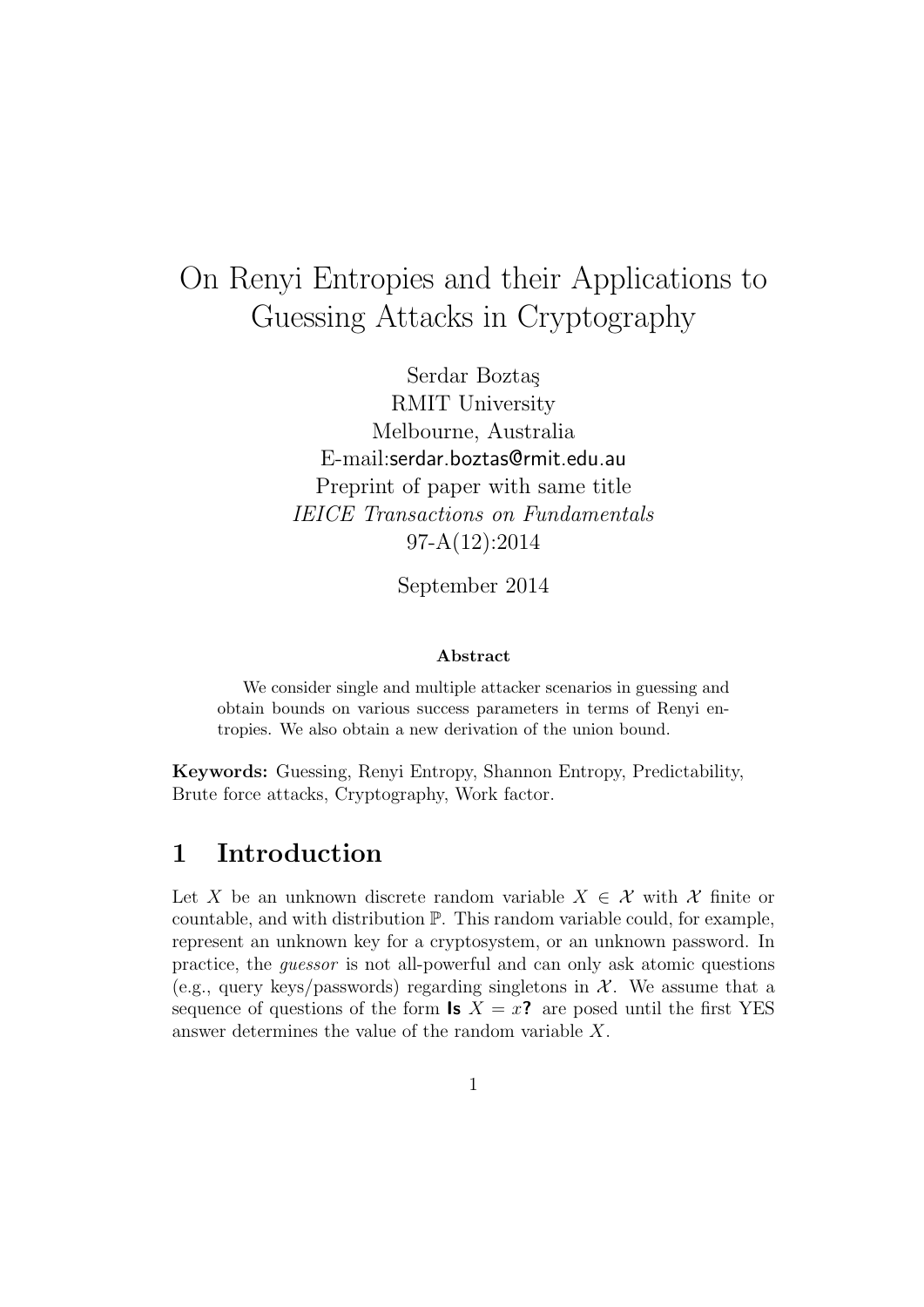The problem of guessing has been investigated in the context of sequential decoding  $[1]$  and source-channel coding  $([2, 3, 12])$  as well as in security applications ([15, 6, 7, 11]). We provide an overview of previous work in the last subsection. It is also possible to define guessing in the presence of distortion or source uncertainty  $(2, 12, 16)$  but we do not pursue this any further here.

While it is attractive to have a number of different guessors working in parallel in trying to obtain the value of the random variable  $X$ , there are also some pitfalls in making this approach flexible, in terms of participants entering and leaving the group performing the attack and in terms of partitioning the search space  $\mathcal{X}$ . This can turn out to be complicated, since it is quite likely that the computational power of each participant (thus the rate at which they can implement the guessing mechanism) can vary a great deal. These factors make the study of oblivious distributed guessing of interest.

However the model we are considering in this paper is also relevant to distributed attacks mounted from independent nodes on the internet. As a generic example, consider that independent attackers are probing different nodes with password guesses, with the condition that the overall password distribution of the probed notes all come from some probability distribution P over the password search space. The goal of the attackers may be maximizing the probability of success that at least one of them finds the password, or minimizing the probability that the password is not found after some fixed number of guesses, etc. Some of the results in this paper have been partially presented in [5], but significant new results have also been obtained, namely Theorems 2, 3 and 4.

#### 1.1 Definitions and Notation

We provide some definitions in this section. A *quessing strategy* for identifying  $X$  is a procedure for generating successive questions of the above type until a YES answer is obtained. Formally, any such procedure can be represented by a function  $G: \mathcal{X} \to \{1, 2, ...\}$  where  $G(k)$  equals the time index of the question **Is**  $X = k$ **?**.

Note that functions G corresponding to valid guessing strategies cannot be totally arbitrary. Clearly, G must be invertible on its range  $\{1, 2, \ldots\}$ since only one element may be probed at any given time. Moreover, since we are assuming the answers to the queries **Is**  $X = k$ ? are noiseless, it is enough to consider guessing strategies which ask the above question *exactly*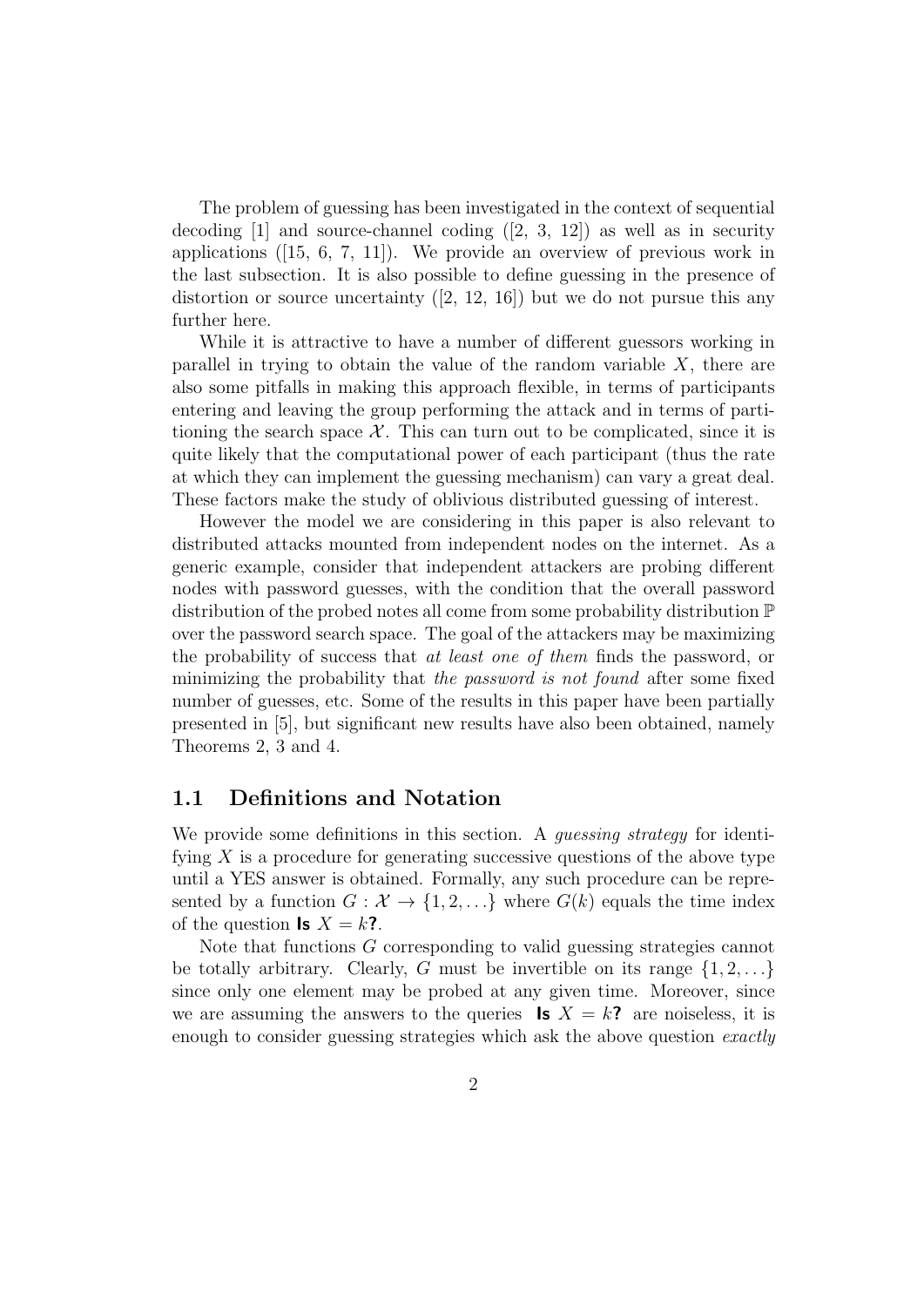once for each  $k > 1$ . This formally corresponds to the mapping G being one-to-one and onto. Any function satisfying these two conditions will be called a guessing function. Every guessing function defines a valid guessing strategy and conversely.

Assuming that the guessor knows the probability distribution  $\mathbb P$  (otherwise see [16]), she is interested in minimizing the number of questions required to determine X. This goal can be formalised in a number of ways, such as minimizing a positive moment  $\mathbb{E}[G^{\rho}]$  (mostly  $\rho = 1$  is of interest) where

$$
\mathbb{E}[G^{\rho}] = \sum_{x \in \mathcal{X}} \mathbb{P}(x) G(x)^{\rho} = \sum_{k \ge 1} k^{\rho} \mathbb{P}(G^{-1}(k)).
$$

The Rényi entropy of order  $\alpha$  of X is a generalization of the Shannon entropy defined by

$$
H_{\alpha}(X) = \frac{\log\left(\sum_{X \in \mathcal{Y}} \mathbb{P}(X)^{\alpha}\right)}{1 - \alpha} \qquad \alpha \in [0, 1) \cup (1, \infty),
$$

and obeys  $\lim_{\alpha\to 1} H_{\alpha}(X) = H(X)$  as well as being strictly decreasing in  $\alpha$ unless the  $Y$  is uniform on its support.

Sometimes, a related random variable  $Y \in \mathcal{Y}$  with some joint distribution  $\mathbb{P}(X, Y)$  is available to the guessor, who then proceeds to guess the possible values of  $X$  as above. In this case we use the notation

$$
\mathbb{E}[G(X|Y)] = \sum_{y \in \mathcal{Y}} \mathbb{P}(Y)\mathbb{E}[G(X|Y=y)]
$$

for the expectation of a conditional guessing strategy.

#### 1.2 Previous Work and Novelty of Our Results

Here we give a brief overview of previous work that is most relevant to the focus of this paper.

The link between guessing and entropy was popularized by Massey [8]. The problem of bounding the expected number of guesses in terms of Renyi entropies was investigated by Arikan in the context of sequential decoding [1]. Pliam independently investigated the relationship between entropy, guesswork and security [15]. Feder and Merhav considered the relationship between predictability and entropy [10]. Pfister and Sullivan [14] and Malone and Sullivan [9] also obtained results related to guesswork and entropies.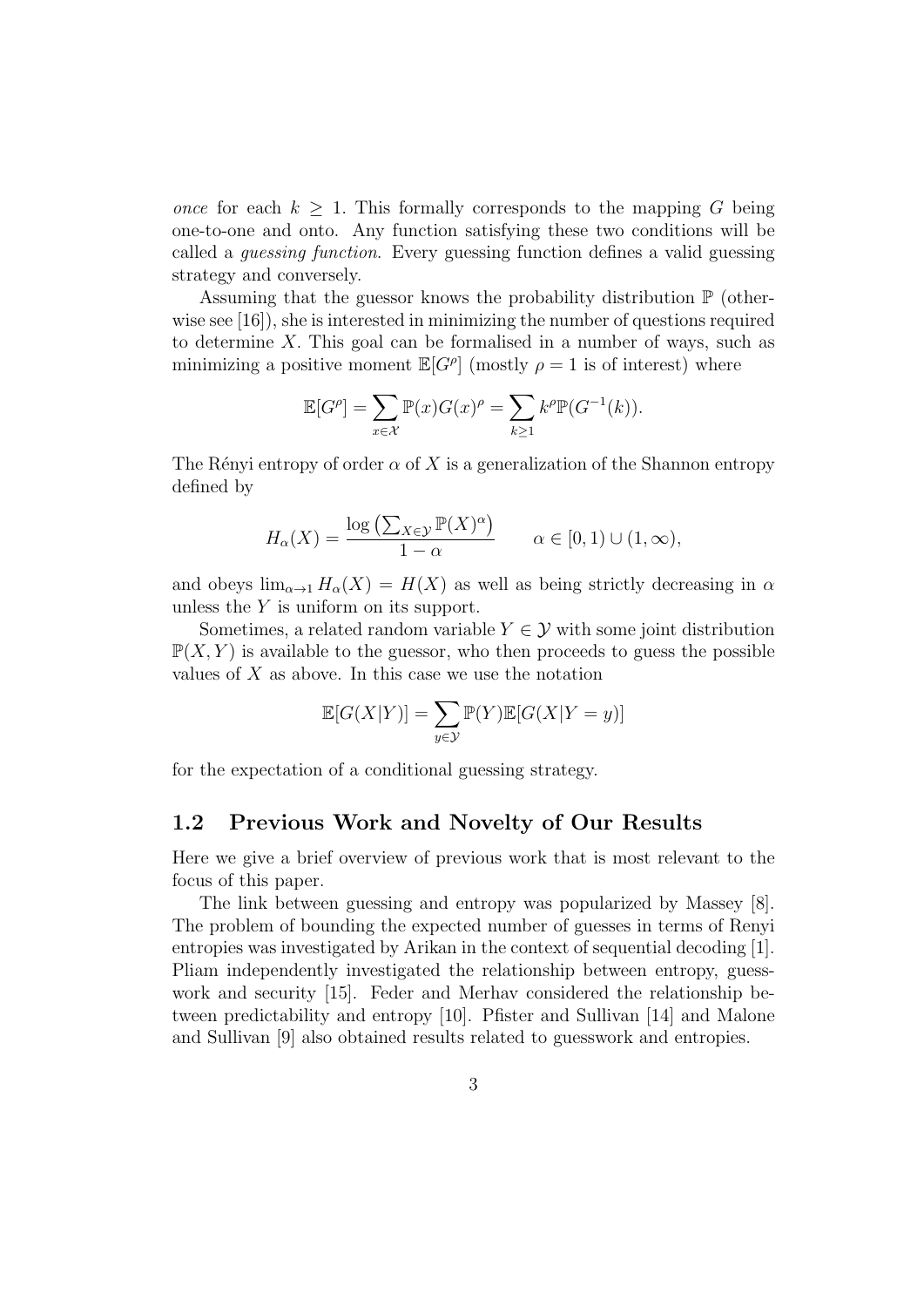The problem of a cipher with a guessing wiretapper, and the problem of guessing subject to distortion was investigated by Merhav and Arikan [2]. The problem of guessing under source uncertainty was investigated by Sundaresan [16]. Hanawal and Sundaresan have also unified the work on guessing exponents, using large deviations theory, in [18]. The problem of multilevel guessing was investigated by Merhav, Roth and Arikan [12].

This paper obtains some new bounds on guessing attacks under novel scenarios not previously considered, as well as discussing and comparing with existing results by the author and others.

The paper is organised as follows. In Section 2, we state the problem we are considering and define and analyze the guessing algorithm which minimizes the expected number of guesses, in a distributed environment for the case of a single attacker. Section 3 discusses the case of multiple attackers. Section 4 concludes the paper.

# 2 Single Attacker Case

#### 2.1 Single Unconstrained Attacker

Brute force predictability uses the idea of guessing every value of X one by one in order of decreasing probability, when the distribution  $\mathbb{P}(x)$  is known. Previous results in this domain have been obtained by the author in [4] and by Pliam in [15]. In [4] the following bound was proved.

**Theorem 1.** The expected number of guesses, for a user with the optimal guessing sequence,  $\mathbb{E}[G]$  obeys the upper bound

$$
\mathbb{E}[G] \le \frac{1}{2} \left[ \sum_{k=1}^{N} \sqrt{p_k} \right]^2 + \frac{1}{2} = \frac{2^{H_{1/2}(X) + 1}}{2},\tag{1}
$$

#### 2.1.1 Renyi Entropy of Some Unique Order Exactly Determines Expected Number of Guesses

In this section we assume for notational simplicity that the optimal guessing sequence is  $G(x_k) = k$ , for  $k = 1, ..., M$ . This is equivalent to the condition

$$
\mathbb{P}(x_k) \ge \mathbb{P}(x_{k+1}), \qquad k \ge 1.
$$
 (2)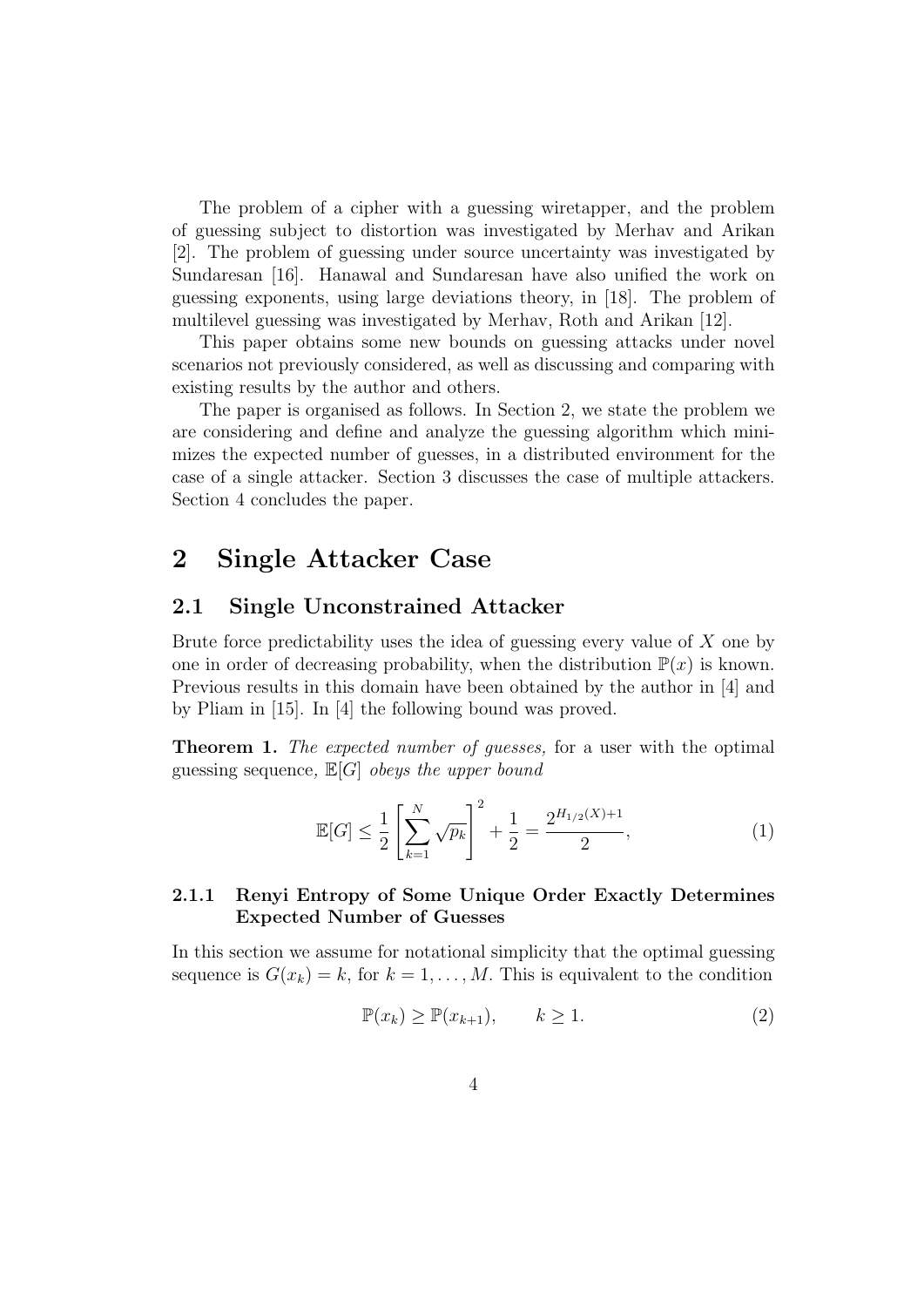With X as in the previous subsection, we first prove the bound below and note that this bound can directly be obtained from the distribution of  $X$ :

**Theorem 2.** For any random variable X with finite range  $\mathcal X$  the expected number of quesses in the optimal quessing sequence satisfies

$$
\ln \mathbb{E}[G(X)] \le (1 - \alpha^*) H_{\alpha^*}(X)
$$

where  $\alpha^* = \min{\{\alpha_k \mid k = 1, 2, \dots M\}}$ , and where

$$
\alpha_k = \frac{\ln k}{\ln \mathbb{P}(x_k)} + 1,
$$

and  $M = |\mathcal{X}|$ . Further,  $\alpha^* = 0$  if and only if the distribution  $\mathbb P$  is uniform on  $\mathcal{X},$  otherwise we have  $\alpha^* \in (0,1)$ . This bound can also be written as

$$
\mathbb{E}[G(X)] \le \sum_{k=1}^{M} \mathbb{P}(x_k)^{\alpha^*}.
$$

**Proof:** Consider the expectation  $\mathbb{E}[G(X)]$  and note that

$$
\mathbb{E}[G(X)] = \sum_{k=1}^{M} k \cdot \mathbb{P}(x_k)
$$
\n
$$
\leq \sum_{k=1}^{M} \mathbb{P}(x_k)^{\alpha_k}
$$
\nprovided\n
$$
k \cdot \mathbb{P}(x_k) \leq \mathbb{P}(x_k)^{\alpha_k}
$$

which can be ensured with equality if we choose  $\alpha_k$  such that

$$
k = \mathbb{P}(x_k)^{\alpha_k - 1}
$$
 or  $\alpha_k = \frac{\ln k}{\ln \mathbb{P}(x_k)} + 1$ ,

for  $k = 1, 2, ..., M$ .

The extremal distribution within the class of distributions on M points satisfying (1) which yields the maximum expected value  $\mathbb{E}[G(X)]$  is the uniform distribution with  $\mathbb{P}(x_k) = 1/M$  for  $k = 1, 2, ..., M$ . For this distribution,  $\alpha_M = 0$  and the upper bound yields  $\mathbb{E}[G(X)] \leq M$  while we know that  $\mathbb{E}[G(X)] = (1 + M)/2.$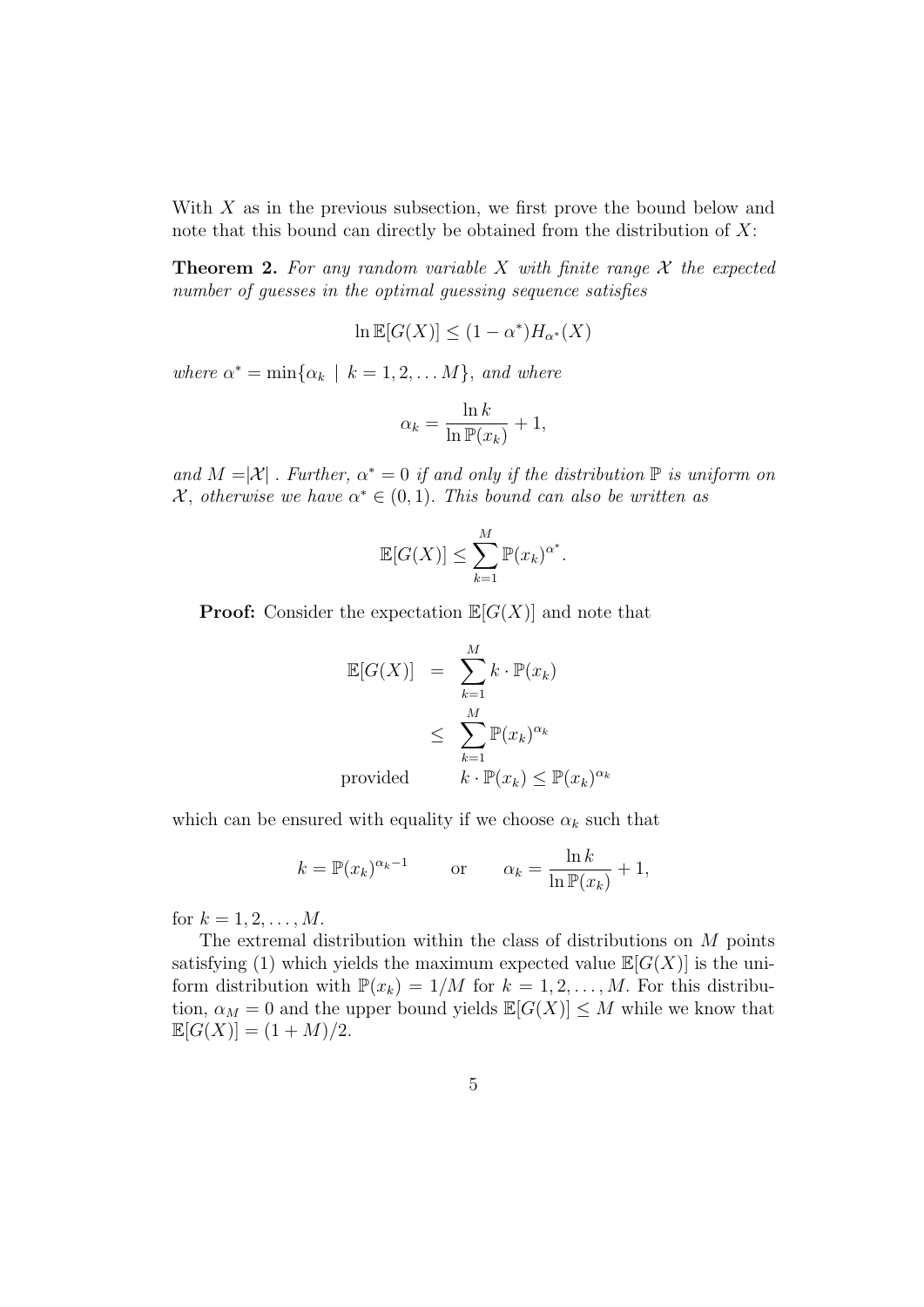We claim that all the other distributions on M points satisfying  $(1)$  yield

$$
\alpha_1 = 1, \qquad \alpha_k \in (0, 1) \text{ for } k \ge 2.
$$

To prove the claim, consider an arbitrary distribution on M points satisfying (1) and assume that  $\alpha^* = 0$ . This would imply that there exists a k such that

$$
\alpha_k = 0 \iff \frac{\ln k}{\ln \mathbb{P}(x_k)} = -1 \iff \ln k = -\ln \mathbb{P}(x_k)
$$

$$
\iff \mathbb{P}(x_k) = \frac{1}{k}.
$$

Since we're considering distributions satisfying (1), the above equations imply that we have the uniform distribution. We have hence proved that  $\alpha^* = 0$ if and only if  $\mathbb P$  is the uniform distribution. Moreover, it is obvious that  $\alpha_k < 1$  holds since  $\mathbb{P}(x_k) \in (0,1) \, (\Rightarrow \ln \mathbb{P}(x_k) < 0)$  for nontrivial distributions on  $M > 1$  points. Now assume that we have  $\alpha^* < 0$ , for some distribution on  $M$  points. This would imply that there is a  $k$  such that

$$
\frac{\ln k}{\ln \mathbb{P}(x_k)} < -1 \iff \ln k > -\ln \mathbb{P}(x_k)
$$

$$
\iff k > \frac{1}{\mathbb{P}(x_k)} \iff \frac{1}{k} < \mathbb{P}(x_k).
$$

Equation (1) would then imply that  $\mathbb{P}(x_m) > \frac{1}{k}$  $\frac{1}{k}$  for  $m < k$ , or that

$$
\sum_{l=1}^{M} \mathbb{P}(x_l) \ge \sum_{l=1}^{k} \mathbb{P}(x_l) > k \cdot (1/k) = 1,
$$

which is a contradiction. We have thus proved that  $\alpha^* \in [0,1)$  with  $\alpha^* = 0$ if and only if  $\mathbb P$  is uniform.  $\Box$ 

Note that this bound is not tight, since it is obtained by matching the two sides of equation

$$
\sum_{k=1}^{M} k \cdot \mathbb{P}(x_k) \le \sum_{k=1}^{M} \mathbb{P}(x_k)^{\alpha^*}
$$

term by term. An exact expression for  $\mathbb{E}[G(X)]$  in terms of the Rényi entropy can be obtained by solving

$$
\sum_{k=1}^{M} k \cdot \mathbb{P}(x_k) = \sum_{k=1}^{M} \mathbb{P}(x_k)^{\alpha^*}
$$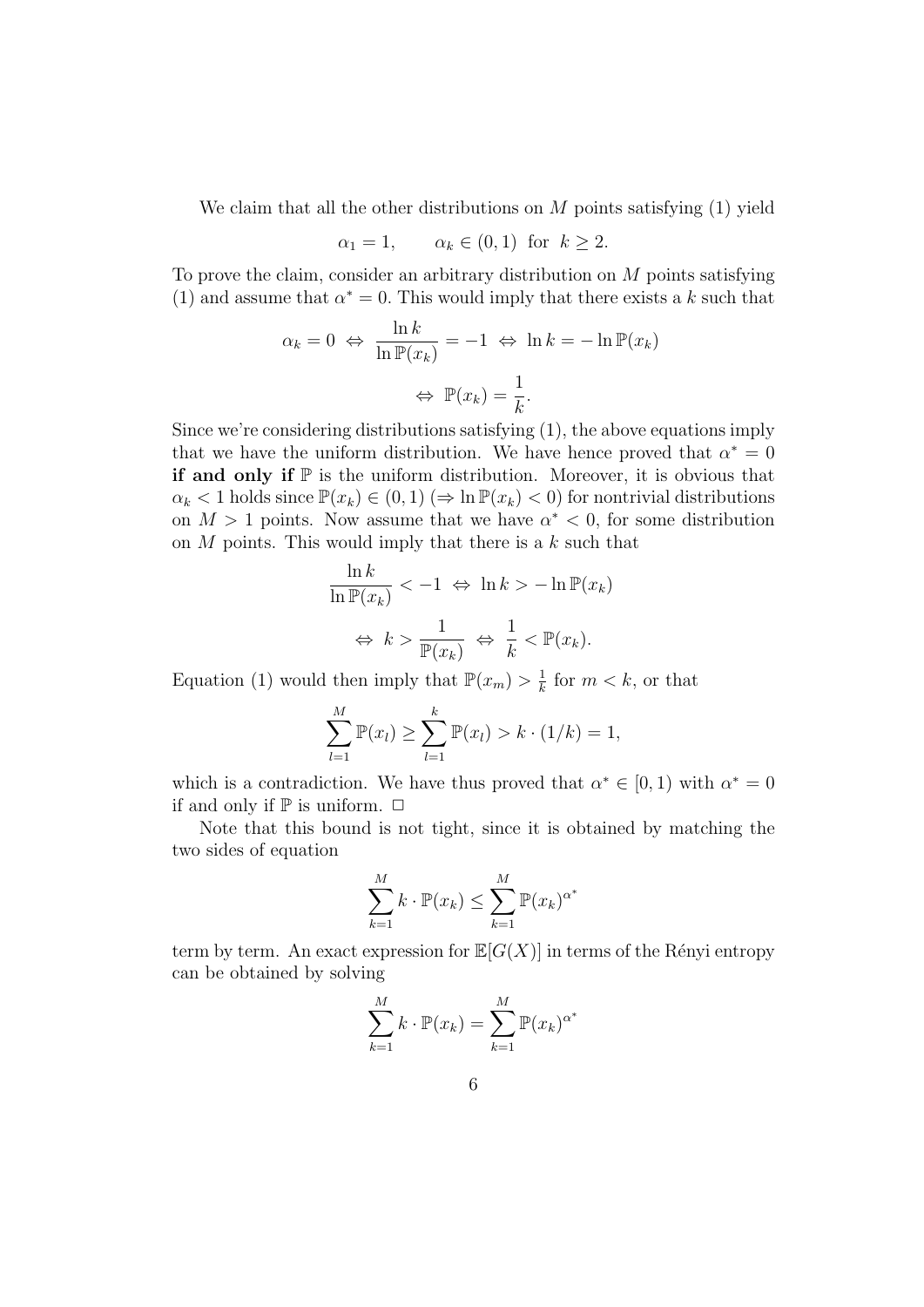for  $\alpha^*$  given  $\mathbb{P}(\cdot)$ . It is not too hard to see that such a unique solution exists since the right hand side is a continuous monotone decreasing function of  $\alpha^*$ which ranges between M (when  $\alpha^* = 0$ ) and 1 (when  $\alpha = 1$ ). The left hand side, i.e.,  $\mathbb{E}[G(X)]$ , is known to lie in  $[1, M]$  and hence  $\alpha^* \in (0, 1)$ . Moreover, we know from Theorem 1 that the bound

$$
\sum_{k=1}^{M} k \cdot \mathbb{P}(x_k) \le \frac{1}{2} \left[ \sum_{k=1}^{M} \mathbb{P}(x_k)^{1/2} \right]^2 + \frac{1}{2}
$$

holds for a class of distributions including monotone distributions (i.e., optimal guessing). Hence, we can conclude that  $\alpha^* \in (0, 1/2)$  will hold (for  $M > 2$ ). We have thus proved

Theorem 3. The equation

$$
\sum_{k=1}^{M} k \cdot \mathbb{P}(x_k) = \sum_{k=1}^{M} \mathbb{P}(x_k)^{\alpha^*}
$$
 (3)

has a unique solution  $\alpha^* \in (0, 1/2)$  and this implies that we have an equality for the expectation  $\mathbb{E}[G(X)]$  in terms of the Rényi entropy, viz.

$$
\ln \mathbb{E}[G(X)] = (1 - \alpha^*) H_{\alpha^*}(X)
$$

Note that while an explicit analytic expression for  $\alpha^*$  is likely to remain elusive, given a distribution  $\mathbb{P}(\cdot)$ , it is computationally simple to compute  $\alpha^* \in (0, 1/2)$  to whatever accuracy is desired by, e.g., the bisection method.

#### 2.1.2 A New Derivation of the Union Bound

An important application of the uniform upper bound in section 2 is to use it to derive a version of the union bound for the probability of error. This will be addressed in this section.

We will show that the union bound on the probability of error  $\mathbb{P}_{error}$  can be interpreted as a bound on  $\mathbb{E}[G(X|Y)] - 1$  where X is the input to a noisy communication channel and  $Y$  is its output. Note that it is straightforward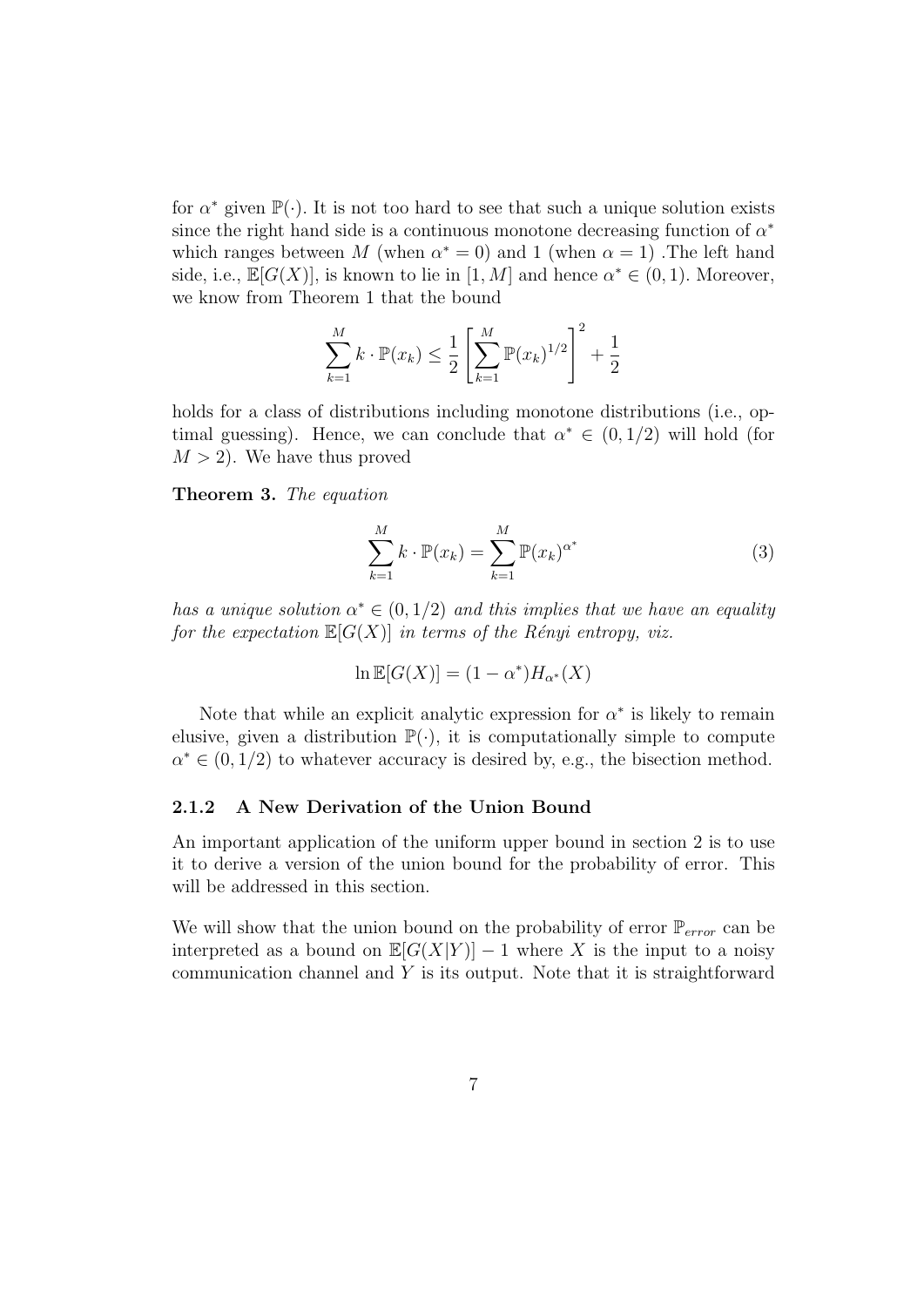to show that

$$
\mathbb{P}_{error} = \sum_{y=1}^{M} \sum_{m \neq y} \mathbb{P}_{XY}(m, y)
$$
  

$$
1 + \mathbb{P}_{error} = \sum_{y=1}^{M} \sum_{m \neq y} 2\mathbb{P}_{XY}(m, y) + \sum_{y=1}^{M} \mathbb{P}_{XY}(y, y)
$$
  

$$
\leq \sum_{y=1}^{M} \sum_{m \neq y} \sigma_y(m) \mathbb{P}_{XY}(m, y) + \sum_{y=1}^{M} \sigma_y(y) \mathbb{P}_{XY}(y, y)
$$

where  $\sigma_y: \{1, \cdots, M\} \to \{1, \cdots, M\}$  is the permutation determined by the conditional guessing scheme  $G(\cdot|Y=y)$ . This is equivalent to:

$$
1 + \mathbb{P}_{error} \le \mathbb{E}[G(X|Y)].
$$

Now we apply the bound in Theorem to the conditional case, by applying the bound to each of the conditional distributions  $\mathbb{P}(X|Y = y)$  while y ranges over  $\mathcal{Y} = \{1, \ldots, M\}$ , to obtain

$$
\mathbb{E}[G(X|Y)] = \sum_{y=1}^{M} \mathbb{P}_{Y}(y)\mathbb{E}[G(X|Y=y)]
$$
  
\n
$$
\leq \sum_{y=1}^{M} \mathbb{P}_{Y}(y) \left\{ \frac{1}{2} \left[ \sum_{m=1}^{M} \sqrt{\mathbb{P}_{X|Y}(m|y)} \right]^{2} + \frac{1}{2} \right\}
$$
  
\n
$$
= \frac{1}{2} + \frac{1}{2} \sum_{y=1}^{M} \mathbb{P}_{Y}(y) \sum_{m,m'=1}^{M} \sqrt{\mathbb{P}_{X|Y}(m|y)\mathbb{P}_{X|Y}(m'|y)}
$$

which becomes

$$
\mathbb{E}[G(X|Y)] \le 1 + \frac{1}{2} \sum_{y=1}^{M} \mathbb{P}_{Y}(y) \sum_{1 \le m \ne m' \le M} \sqrt{\mathbb{P}_{X|Y}(m|y)\mathbb{P}_{X|Y}(m'|y)}
$$
  
=  $1 + \frac{1}{2} \sum_{1 \le m \ne m' \le M} \sum_{y=1}^{M} \mathbb{P}_{Y}(y) \sqrt{\mathbb{P}_{X|Y}(m|y)\mathbb{P}_{X|Y}(m'|y)}.$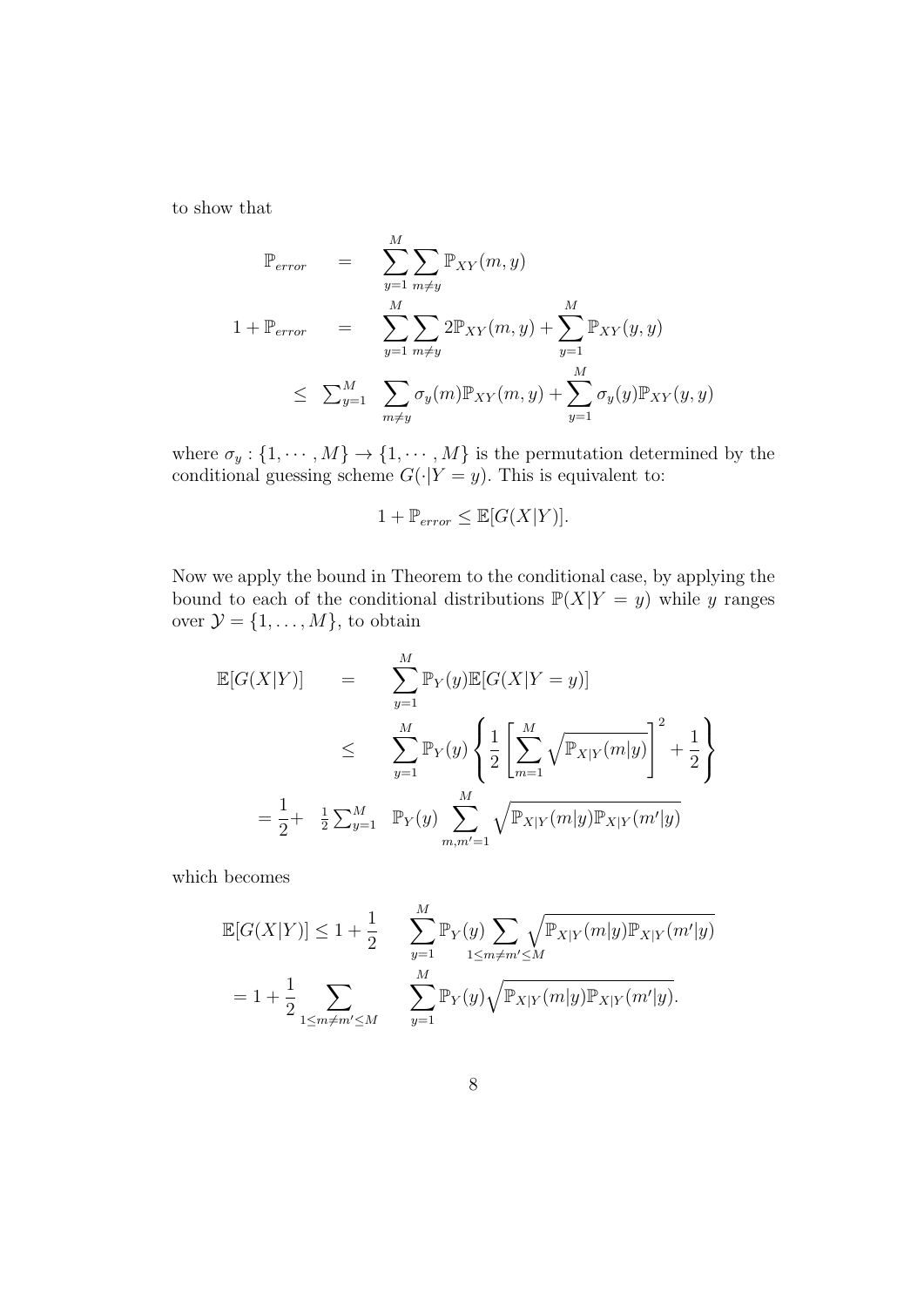We therefore obtain (using  $\mathbb{P}_{error} \leq \mathbb{E}[G(X|Y)] - 1$ ) that

$$
\mathbb{P}_{error} \leq \frac{1}{2} \sum_{1 \leq m \neq m' \leq M} \left[ \sum_{y=1}^{M} \mathbb{P}_{Y}(y) \sqrt{\mathbb{P}_{X|Y}(m|y) \mathbb{P}_{X|Y}(m'|y)} \right]
$$
  
= 
$$
\sum_{m=1}^{M} \sum_{m'=1}^{m-1} \left[ \sum_{y=1}^{M} \mathbb{P}_{Y}(y) \sqrt{\mathbb{P}_{X|Y}(m|y) \mathbb{P}_{X|Y}(m'|y)} \right].
$$

Now, note that if the transmitted symbol is  $X = m$ , the sum  $\sum_{m=1}^{M} \sum_{m'=1}^{m-1}$ <br>can be rewritten  $\sum_{m=1}^{M} \sum_{m' \in \mathcal{E}(m)}$  where  $\mathcal{E}(m)$  is the "error set" of m. We therefore have

$$
\mathbb{P}_{error} \leq \sum_{m=1}^{M} \sum_{m' \in \mathcal{E}(m)} \left[ \sum_{y=1}^{M} \mathbb{P}_{Y}(y) \sqrt{\mathbb{P}_{X|Y}(m|y)\mathbb{P}_{X|Y}(m'|y)} \right]
$$

$$
= \sum_{m=1}^{M} \sum_{m' \in \mathcal{E}(m)} \left[ \sum_{y=1}^{M} \sqrt{\mathbb{P}_{XY}(m,y)\mathbb{P}_{XY}(m',y)} \right]
$$

which is a form of the union bound.

Theorem 4. The union bound of information theory may be written as

$$
\mathbb{P}_{error} \leq \mathbb{E}[G(X|Y)] - 1
$$

where  $Y$  is the output of a noisy channel which is available to the decoder and X is its input.

#### 2.2 Memory Constrained Guessor Minimizing  $\mathbb{E}[G]$

If there are no constraints on time or memory, the optimal strategy is to minimize the expected number of guesses  $\mathbb{E}[G]$  and maximize the probability of success at each time index by guessing every point in  $\mathcal{X}$  in decreasing order of probability.

We now want to consider the model of an attacker that is constrained, either (a) in memory, or perhaps (b) in power. This leads in case (a) to an attacker who can't keep track of what guesses it has previously made, and in case (b) to an attacker that can only make a predetermined number of guesses. The question we want to answer is the following: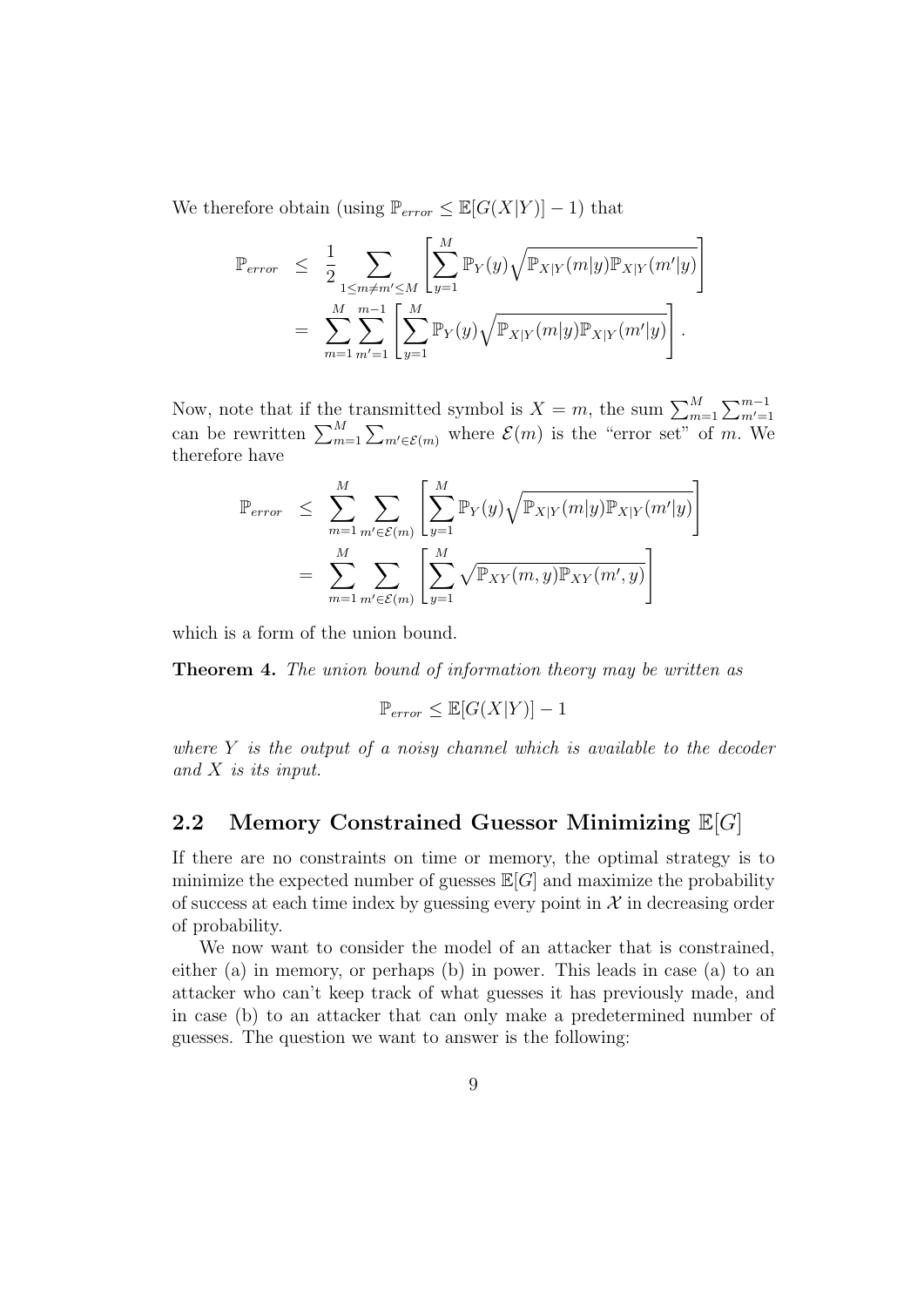Given  $\mathbb{P}(x)$ , how should the attacker choose a distribution  $\mathbb{Q}(x)$  in order to optimize some performance criterion, when all the attacker does (resp. attackers do) is to draw random sequential guesses from  $\mathbb{Q}(x)$ ?

Let's consider a single attacker who is memory constrained and won't keep track of past guesses, but knows the distribution  $\mathbb P$  which the opponent uses to draw a single value x from X according to  $\mathbb{P}(x)$ .

The guessor generates i.i.d.  $X_1, X_2, \ldots$ , from X according to a distribution  $\mathbb{Q}(x)$  again with the goal of minimizing  $\mathbb{E}[G]$ . Define  $G = \min\{k :$  $X_k = X$  as a random variable which denotes the number of guesses before she is successful in exposing X. Note that  $G = k$  with probability  $\sum_{x=1}^{N} \mathbb{P}(x) (1 - \mathbb{Q}(x))^{k-1} \mathbb{Q}(x)$ , where  $k \ge 1$ , by a success-fail argument. This is because

$$
\mathbb{P}(G = k) = \sum_{x \in \mathcal{X}} \mathbb{P}(X = x) \mathbb{P}(G = k | X = x)
$$

$$
= \sum_{x \in \mathcal{X}} \mathbb{P}(x) Pr\left(\bigcap_{m=1}^{k-1} \{X_m \neq x\} \text{ and } X_k = x\right)
$$

$$
= \sum_{x \in \mathcal{X}} \mathbb{P}(x) (1 - \mathbb{Q}(x))^{k-1} \mathbb{Q}(x).
$$

Since the guessing scheme is randomized, it is possible to have an unbounded number of guesses, hence

$$
\mathbb{E}[G] = \sum_{k=1}^{\infty} k \sum_{x \in \mathcal{X}} \mathbb{P}(x) (1 - \mathbb{Q}(x))^{k-1} \mathbb{Q}(x)
$$

$$
= \sum_{x \in \mathcal{X}} \mathbb{P}(x) \mathbb{Q}(x) \sum_{k=1}^{\infty} k (1 - \mathbb{Q}(x))^{k-1}
$$

$$
= \sum_{x \in \mathcal{X}} \frac{\mathbb{P}(x) \mathbb{Q}(x)}{\mathbb{Q}(x)^2} = \sum_{x \in \mathcal{X}} \frac{\mathbb{P}(x)}{\mathbb{Q}(x)}
$$

where we used the generating function identity

$$
\sum_{k=0}^{\infty} k u^{k-1} = \sum_{k=1}^{\infty} k u^{k-1} = \frac{1}{(1-u)^2}.
$$
 (4)

If we apply Lagrange multipliers with the Lagrangian

$$
J = \mathbb{E}[G] + \lambda \left(\sum_{x \in \mathcal{X}} \mathbb{Q}(x) - 1\right) = \sum_{x \in \mathcal{X}} \frac{\mathbb{P}(x)}{\mathbb{Q}(x)} + \lambda \left(\sum_{x \in \mathcal{X}} \mathbb{Q}(x) - 1\right),
$$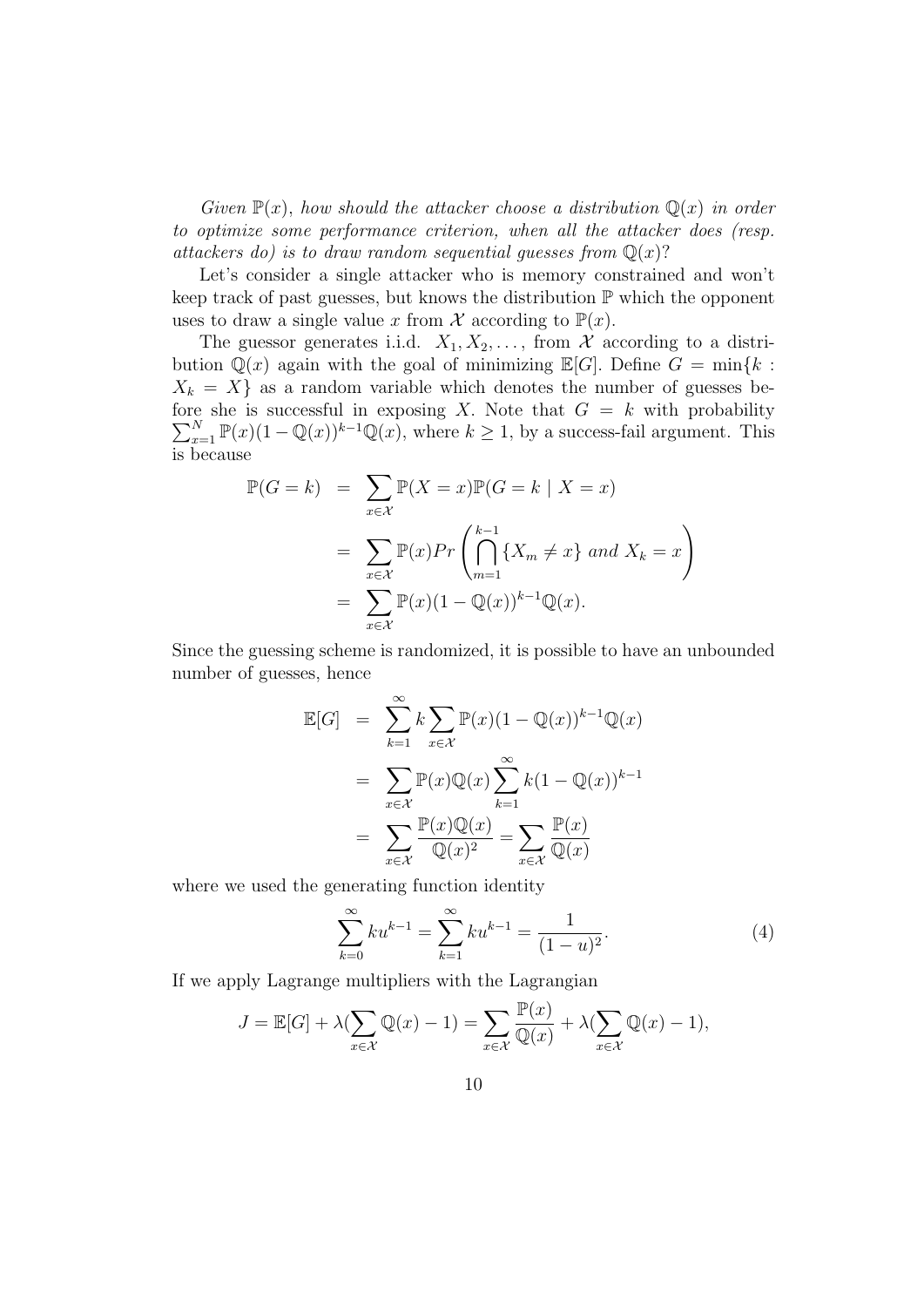we can actually show that  $\mathbb{E}[G]$  is minimized when we choose

$$
\mathbb{Q}(x) \propto \sqrt{\mathbb{P}(x)},
$$

quite an interesting result. This means that the distribution  $\mathbb{Q}(x)$  should be "flatter" than  $\mathbb{P}(x)$ . We have thus proved

Theorem 5. The distribution which minimizes the expected number of guesses for a random variable with a nontrivial distribution  $\mathbb{P}$ , i.e.,  $0 < \mathbb{P}(x) < 1$  for all  $x \in \mathcal{X}$ , when a single guessor draws her guesses from the distribution  $\mathbb{Q}$ is given by

$$
\mathbb{Q}(x) = \frac{\sqrt{\mathbb{P}(x)}}{\sum_{z \in \mathcal{X}} \sqrt{\mathbb{P}(z)}}
$$

This can be generalized to the case of multiple independent attackers against one target, or against multiple targets, and we consider the first problem in the rest of this paper.

Note that the Lagrange multipliers ensure that the solution for  $\mathbb{Q}(x)$  in Theorem 5 is a minimum, since the expression  $\sum_{x} \mathbb{P}(x) / \mathbb{Q}(x)$  is convexin  $(\mathbb{Q}(x_1), \ldots, \mathbb{Q}(x_N))$  if we recall that the  $\mathbb{P}(x)$  are given positive constants. Differentiation of J with respect to  $\mathbb{Q}(x)$  yields

$$
\frac{\partial J}{\partial \mathbb{Q}(x)} = -\frac{\mathbb{P}(x)}{\mathbb{Q}(x)^2} + \lambda = 0, \qquad \forall x \in \mathcal{X}
$$

which leads to the theorem above. Furthermore, note that if we choose  $\mathbb{Q}(x) = \mathbb{P}(x)$  for all  $x \in \mathcal{X}$  which may look like an attractive choice, we obtain  $\mathbb{E}[G] = N$  which is unexpectedly high. Let us now consider the optimal value of the expectation which the guessor using Theorem 5 achieves. We obtain

$$
\mathbb{E}[G] = \sum_{x \in \mathcal{X}} \frac{\mathbb{P}(x)}{\mathbb{Q}(x)} = \sum_{z \in \mathcal{X}} \sqrt{\mathbb{P}(z)} \sum_{x \in \mathcal{X}} \frac{\mathbb{P}(x)}{\sqrt{\mathbb{P}(x)}}
$$

$$
= \left[ \sum_{x \in \mathcal{X}} \sqrt{\mathbb{P}(x)} \right]^2 = 2^{H_{1/2}(X)}
$$

which provides another new operational definition of  $Rényi$  entropy of order  $1/2$  relating it exactly to oblivious quessing. If we compare this to Theorem 1, we can see that the penalty paid for oblivious memory constrained guessing, as opposed to using the optimal guessing sequence is roughly a factor of 2 in the expectation.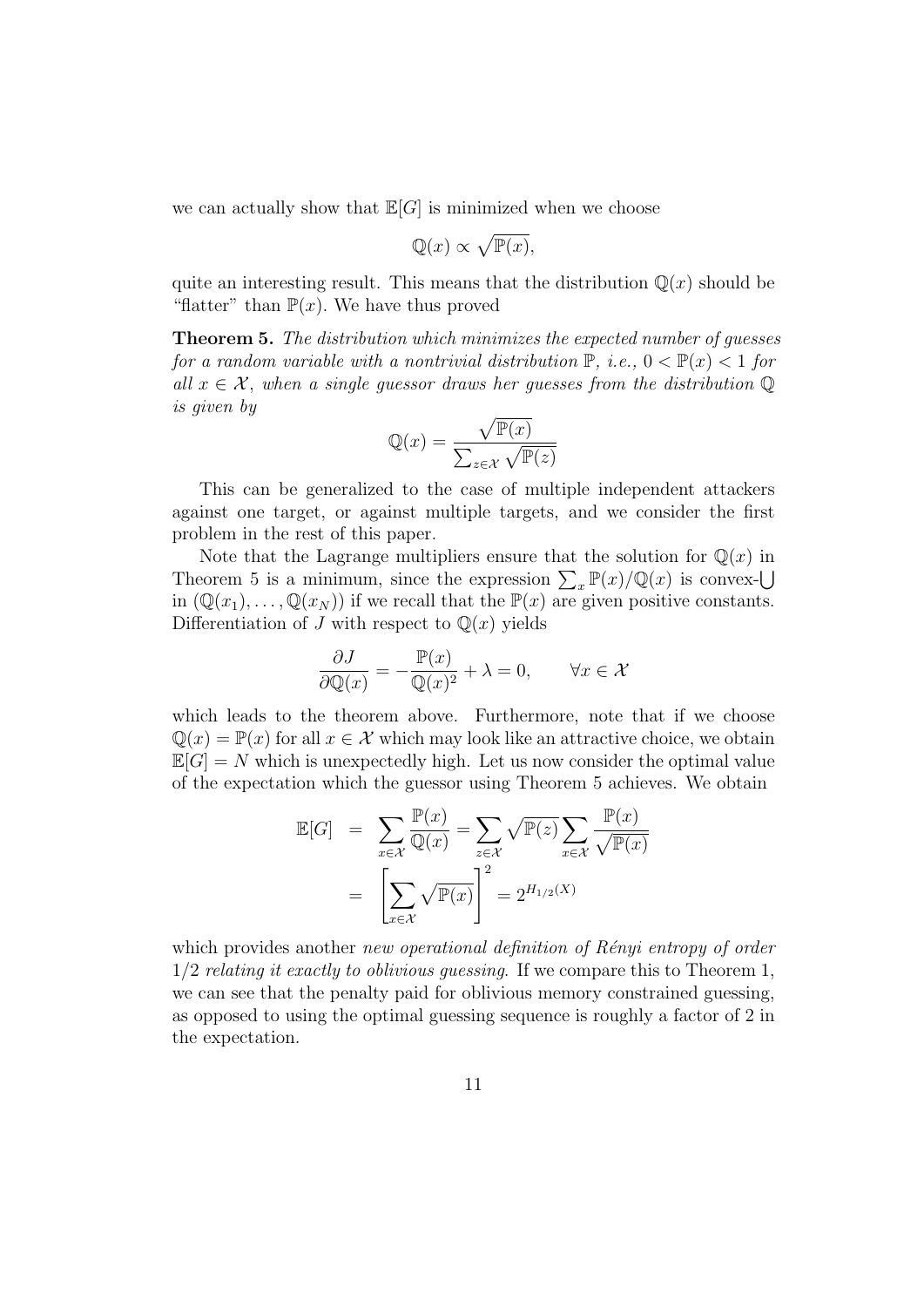### 2.3 Power and Memory Constrained Guessor Minimizing the Probability of Failure

Consider the case where the guesses are still i.i.d., drawn from  $\mathbb{Q}(x)$  but the guessor (maybe a sensor network node) decides ahead of time that she will only use  $L \in \mathbb{N}$  guesses. Again we need to find the best  $\mathbb{Q}(x)$ , but now the appropriate criterion is minimizing the failure probability in  $L$  guesses, namely,

$$
\mathbb{P}_{fail}(L) = \sum_{x \in \mathcal{X}} \mathbb{P}(x)(1 - \mathbb{Q}(x))^L
$$

which yields the Lagrangian

$$
J = \mathbb{P}_{fail}(L) + \lambda (\sum_{x \in \mathcal{X}} \mathbb{Q}(x) - 1)
$$
  
= 
$$
\sum_{x \in \mathcal{X}} \mathbb{P}(x)(1 - \mathbb{Q}(x))^L + \lambda (\sum_{x \in \mathcal{X}} \mathbb{Q}(x) - 1),
$$

which directly leads to the conditions

$$
\frac{\partial J}{\partial \mathbb{Q}(x)} = -L \mathbb{P}(x)(1 - \mathbb{Q}(x))^{L-1} + \lambda = 0, \qquad \forall x \in \mathcal{X}
$$

and since  $L$  is constant, we obtain after rearranging the equation above,

$$
\mathbb{Q}(x) = 1 - \left(\frac{\mu}{\mathbb{P}(x)}\right)^{1/(L-1)}
$$

for some positive constant  $\mu = \lambda/L$ . The second derivative is

$$
\frac{\partial^2 J}{\partial \mathbb{Q}(x)^2} = L(L-1)\mathbb{P}(x)(1-\mathbb{Q}(x))^{L-2}
$$

and if we once again assume the non-degeneracy condition  $0 < \mathbb{Q}(x) < 1$  for all  $x \in \mathcal{X}$  we conclude that the second derivative is positive indicating that the stationary point determined minimizes the probability  $\mathbb{P}_{fail}(L)$ . Note that normalization requires that we have  $\sum_{x \in \mathcal{X}} \mathbb{Q}(x) = 1$  which then yields

$$
\sum_{x \in \mathcal{X}} \left[ 1 - \left( \frac{\mu}{\mathbb{P}(x)} \right)^{1/(L-1)} \right] = 1
$$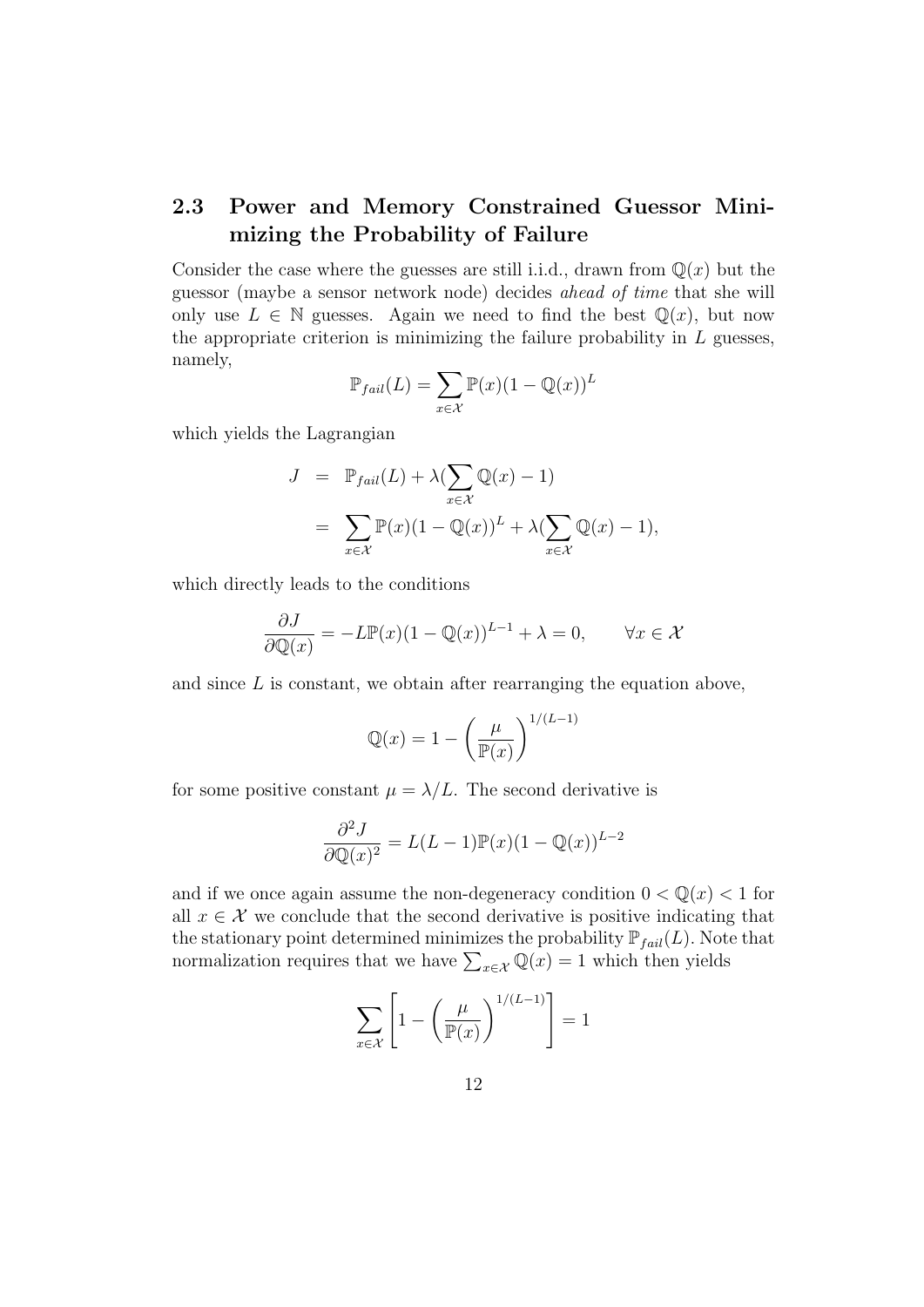$$
\sum_{x \in \mathcal{X}} \left( \frac{\mu}{\mathbb{P}(x)} \right)^{1/(L-1)} = |\mathcal{X}| - 1
$$

which can be satisfied by choosing  $\mu$  as below,

$$
\mu = \left(\frac{|\mathcal{X}| - 1}{\sum_{x \in \mathcal{X}} \mathbb{P}(x)^{-1/(L-1)}}\right)^{L-1},
$$

thus proving Theorem 6.

Theorem 6. If the attacker is restricted to L guesses, her optimal oblivious strategy is to generate  $L$  *i.i.d.* guesses from the following distribution

$$
\mathbb{Q}(x) = 1 - \left[ \frac{|\mathcal{X}| - 1}{\sum_{z \in \mathcal{X}} (\mathbb{P}(x)/\mathbb{P}(z))^{-1/(L-1)}} \right], \qquad \forall x \in \mathcal{X}
$$

Note that in this case, a power sum related to the probability distribution  $\mathbb{P}(x)$  is also involved, however this is not a Rényi entropy since the exponent  $-1/(L-1)$  is negative. Neither is it related to any other kind of generalized entropy in the literature. However, if we rewrite it as below

$$
\mathbb{Q}(x) = 1 - \mathbb{P}(x)^{-1/(L-1)} \left[ \frac{|\mathcal{X}| - 1}{\sum_{x \in \mathcal{X}} \mathbb{P}(x)^{-1/(L-1)}} \right], \qquad \forall x \in \mathcal{X}
$$

we note that it is related to the weighted power means that are widely used in mathematical analysis [13], namely

$$
M_n^{[r]}(a, w) = \left(\frac{\sum_{k=1}^n w_k a_k^r}{\sum_{k=1}^n w_k}\right)^{1/r}
$$

which are defined for real quantities  $r \neq 0$  where  $a = (a_1, \ldots, a_n)$  and  $w =$  $(w_1, \ldots, w_n)$ . Thus we can write the above equation as

$$
\mathbb{Q}(x) = 1 - \frac{\mathbb{P}(x)^{-1/(L-1)}(N-1)}{\left(M_N^{[-L/(L-1)]}(\mathbb{P}, \mathbb{P})\right)^{-L/(L-1)}}
$$

where we define  $\mathbb{P} = (\mathbb{P}(x_1), \dots, \mathbb{P}(x_N))$  with

 $\mathcal{X} = \{x_1, \ldots, x_N\}$ . The power means themselves are also related to the Shannon entropy in the sense that if we let  $(w_1, \ldots, w_n)$  and  $(a_1, \ldots, a_n)$  be the same finite probability distribution  $\mathbb P$  then we have

$$
\lim_{r \to 0} \log M_N^{[r]}(\mathbb{P}, \mathbb{P}) = H(\mathbb{P}).
$$

13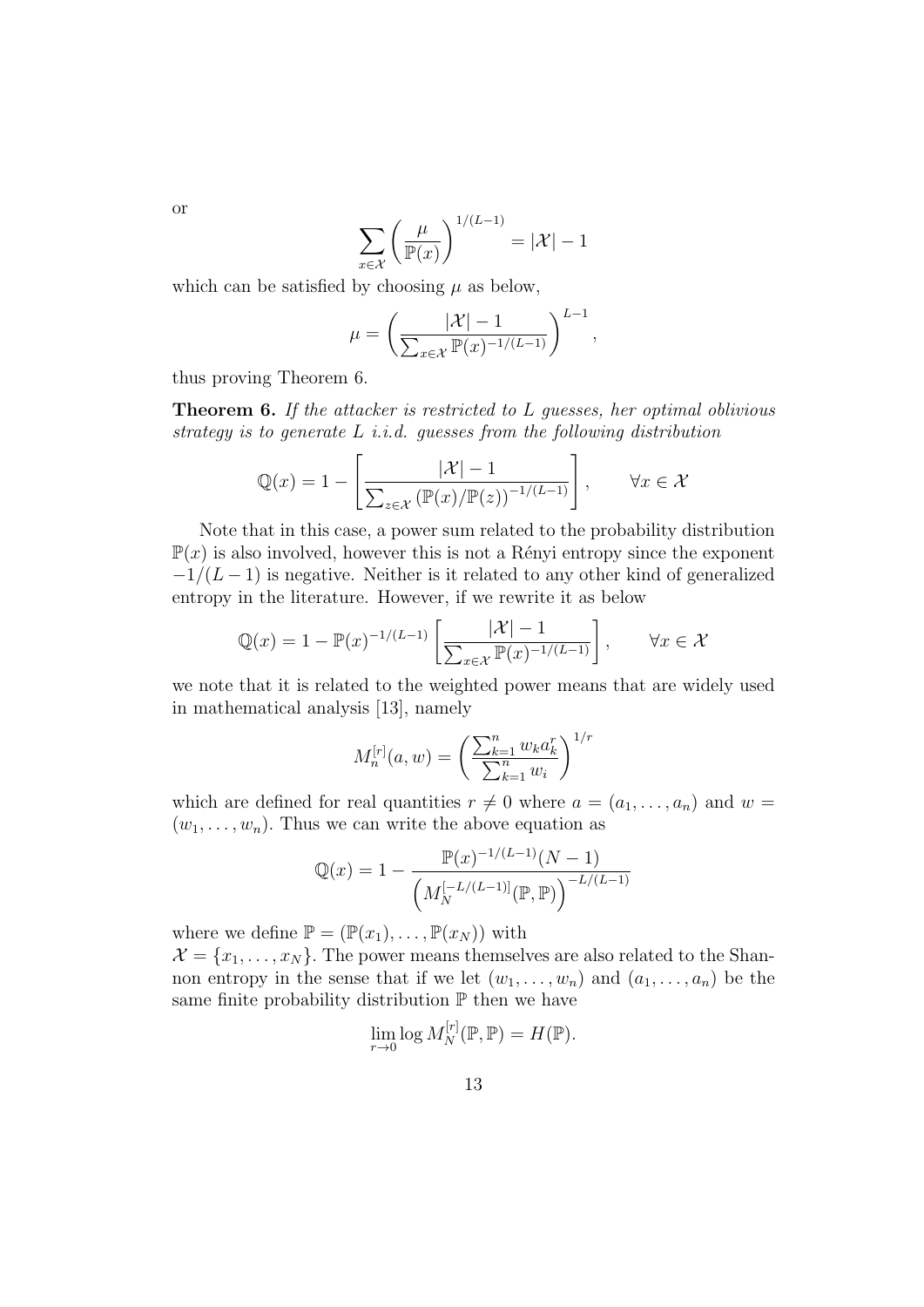# 3 Multiple Guessors Case

We now want to consider the case of an attack that is more distributed, perhaps attacking multiple targets, whose passwords are assumed to come from the same distribution  $\mathbb{P}(x)$ . The question we want to answer is the following:

Given  $\mathbb{P}(x)$ , how should the attackers choose a distribution  $\mathbb{Q}(x)$  in order to optimize some performance criterion, when all the attacker does (resp. attackers do) is to draw random sequential quesses from  $\mathbb{O}(x)$ ?

## 3.1 Multiple Memory Constrained Guessors Using Distributed Oblivious Guessing

We briefly discuss the case of  $v \geq 2$  guessors working in parallel, each drawing from the same distribution  $\mathbb{Q}(x)$ , but not coordinating their guesses. First we note that if the guessors use some distribution  $\mathbb{Q}(x)$  and they collectively work at a rate equal to  $v$  times the rate of the single guessor considered in the subsection above, their performance will be within the bounds

$$
\left\lfloor \frac{\mathbb{E}_{\mathbb{Q}}[G]}{v} \right\rfloor \leq \mathbb{E}_{\mathbb{Q}}[G_v] \leq \left\lceil \frac{\mathbb{E}_{\mathbb{Q}}[G]}{v} \right\rceil
$$

where we have used the notation  $\mathbb{E}_{\mathbb{Q}}[G_v]$  for the expected number of guesses when v guessors each use  $\mathbb{Q}(x)$ . We now address the issue of optimizing the distribution  $\mathbb{Q}(x)$  once v is fixed, instead of using the  $\mathbb{Q}$  from the subsection above. From the rest of the subsection, we drop the subscript  $\mathbb Q$  from the expectations for simplicity of presentation. Note that we can write

$$
P[G_v = k] = Pr[G \in [(k-1)v + 1, kv] \cap \mathbb{Z}^+]
$$

which gives

$$
\mathbb{E}[G_v] = \sum_{x \in \mathcal{X}} \mathbb{P}(x) \mathbb{Q}(x) \sum_{k=0}^{\infty} (1+k) [(1-\mathbb{Q}(x))^v]^k \sum_{j=1}^v (1-\mathbb{Q}(x))^{j-1},
$$

which can be simplified to

$$
\mathbb{E}[G_v] =
$$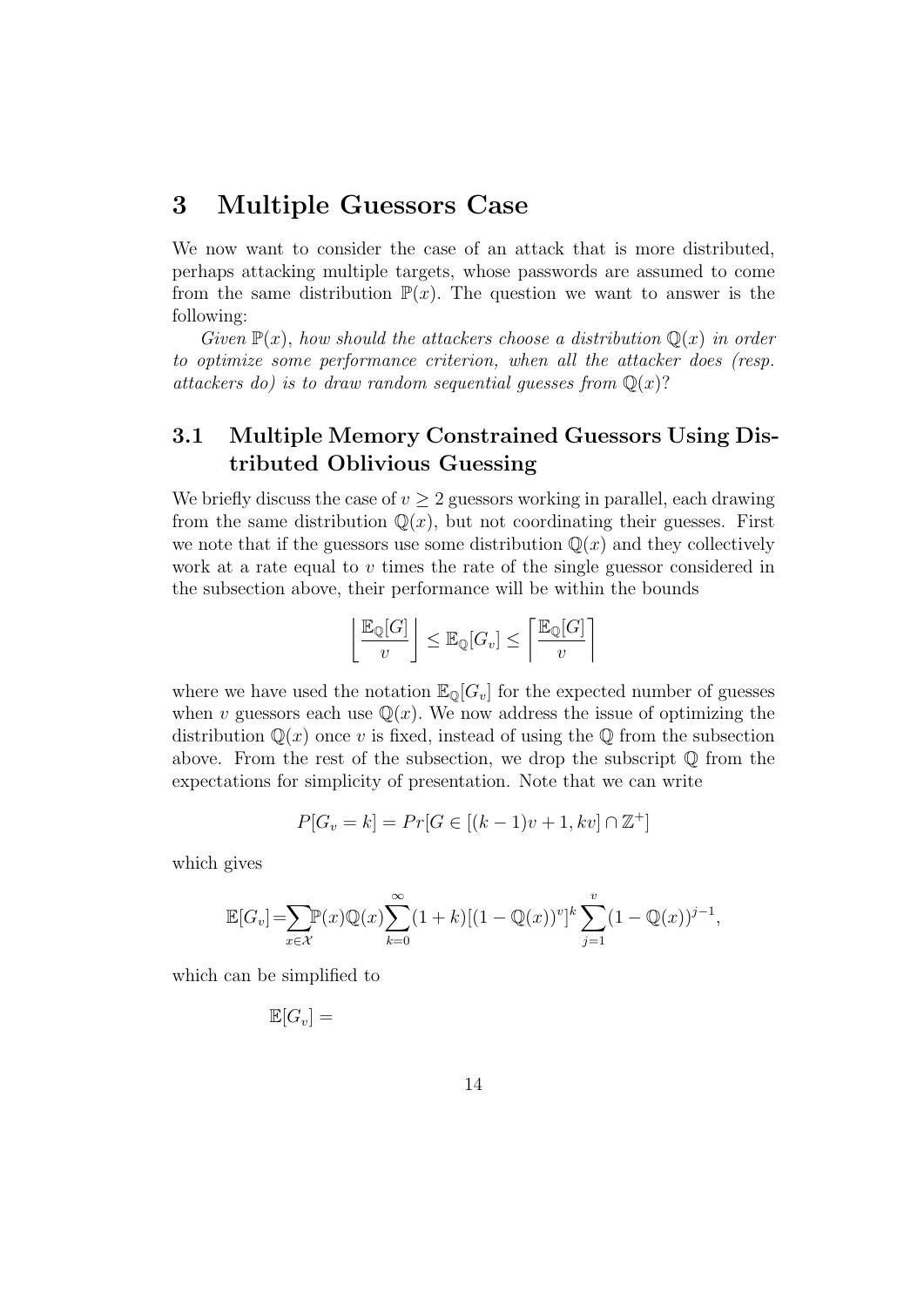$$
\sum_{x \in \mathcal{X}} \mathbb{P}(x) \mathbb{Q}(x) \sum_{k=0}^{\infty} (1+k) [(1-\mathbb{Q}(x))^v]^k \left[ \frac{1-(1-\mathbb{Q}(x))^v}{\mathbb{Q}(x)} \right],
$$

if we use the sum of a finite geometric series. Using once again the generating function identity in (4) yields

$$
\mathbb{E}[G_v] = \sum_{x \in \mathcal{X}} \mathbb{P}(x) \mathbb{Q}(x) \left[1 - (1 - \mathbb{Q}(x))^v\right]^{-2} \left[\frac{1 - (1 - \mathbb{Q}(x))^v}{\mathbb{Q}(x)}\right]
$$

or

$$
\mathbb{E}[G_v] = \sum_{x \in \mathcal{X}} \left( \frac{\mathbb{P}(x)}{1 - (1 - \mathbb{Q}(x))^v} \right).
$$

Now we define the Lagrangian

$$
J_v = \mathbb{E}[G_v] + \lambda (\sum_{x \in \mathcal{X}} \mathbb{Q}(x) - 1)
$$

which upon differentiation gives

$$
\frac{\partial J_v}{\partial \mathbb{Q}(x)} = -\frac{\mathbb{P}(x)v(1 - \mathbb{Q}(x))^{v-1}}{(1 - (1 - \mathbb{Q}(x))^{v})^2} + \lambda = 0, \qquad \forall x \in \mathcal{X}
$$

which indicates that the optimum distribution  $\mathbb{Q}(x)$  satisfies

$$
\frac{v(1 - \mathbb{Q}(x))^{v-1}}{(1 - (1 - \mathbb{Q}(x))^{v})^2} \propto \frac{1}{\mathbb{P}(x)}.
$$

Let's define  $R(x) = 1 - \mathbb{Q}(x)$  which takes on values in  $(0, 1)$  (note that R is not a probability distribution) which means that we have

$$
\frac{(1 - R(x)^{v})^2}{vR(x)^{v-1}} \propto \mathbb{P}(x).
$$

If we now consider the function

$$
f(u) = \frac{(1 - u^v)^2}{vu^{v-1}}
$$
 (5)

defined on  $(0, 1)$  we can see that its derivative can be simplified to

$$
f'(u) = -\frac{2u(1 - u^{v}) + (v - 1)(1 - u^{v})^{2}}{vu^{v}}
$$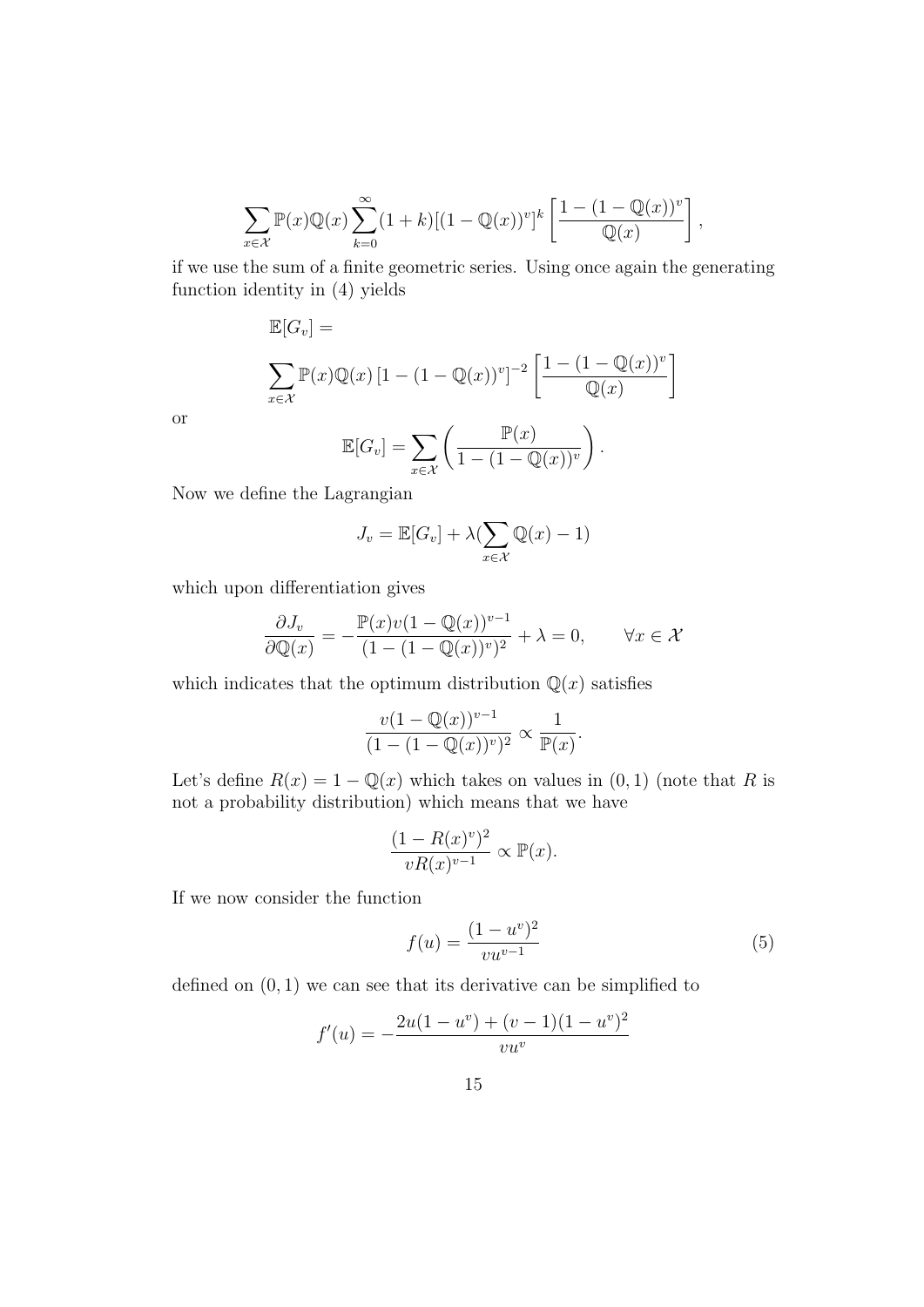which is clearly negative for integer  $v > 2$  thus  $f : (0, 1) \to \mathbb{R}$  is a monotone strictly decreasing one-to-one mapping and thus is invertible. We have thus proved

**Theorem 7.** If v attackers are using distributed quessing their optimal oblivious strategy is to independently generate their guesses according to the distribution

$$
\mathbb{Q}(x) \propto [1 - f^{-1}(\mathbb{P}(x))]
$$

which can then be normalized. Note that obtaining the optimal distribution here can be achieved by standard numerical methods.

### 4 Conclusions

The new results we obtained in this paper have provided a complement to the existing results, and have applications in key guessing attacks in three main scenarios.

- 1. Single, unrestricted attacker.
- 2. Single, constrained attacker.
- 3. Multiple distributed attackers.

In Theorems 2 and 3, we obtained a novel and explicit exact characterization of expected number of guesses for a single attacker in the unrestricted attacker case in terms of Renyi entropy. Another new result obtained in the paper is Theorem 4, an interesting derivation of the union bound which is used widely in information theory, in terms of the expected number of guesses in a conditional guessing scheme which takes the output of a communication channel as its input.

# References

- [1] E. Arikan; An Inequality on Guessing and Its Application to Sequential Decoding, IEEE Transactions on Information Theory, 42(1):99-105, 1996.
- [2] E. Arikan and N. Merhav; Guessing subject to distortion, IEEE Transactions on Information Theory, 44(3):1041-1056, 1998.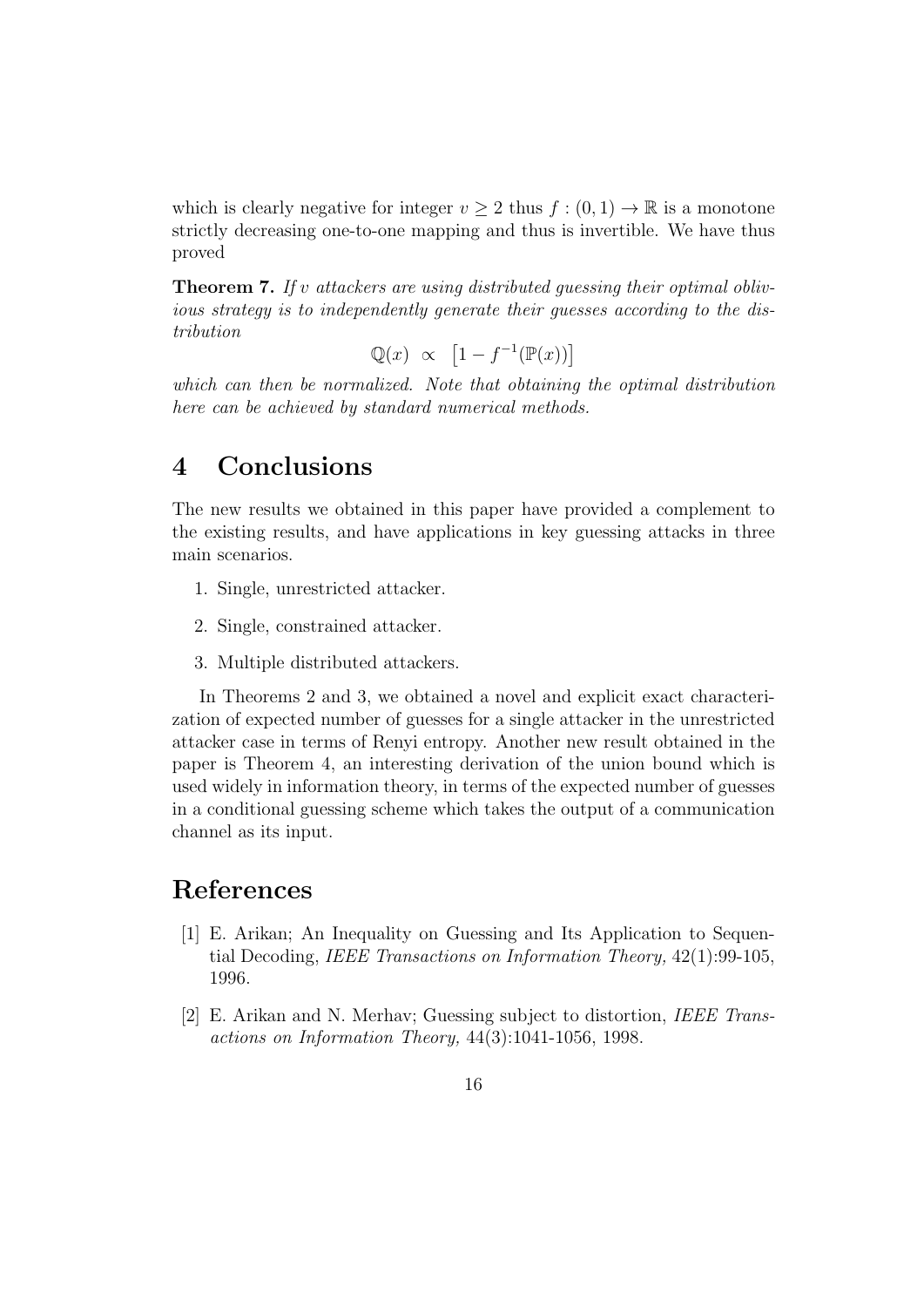- [3] E. Arikan and N. Merhav; Joint Source-channel Coding and Guessing with Application to Sequential Decoding, IEEE Transactions on Information Theory, 44(5):1756-1769, 1998.
- [4] S. Boztaş; Comments on 'An Inequality on Guessing and Its Application to Sequential Decoding', IEEE Transactions Information Theory, 43(6):2062-2063, 1997.
- [5] S. Boztaş; Oblivious Distributed Guessing, *Proc. IEEE International* Symposium on Information Theory, 2161-2165, 2012.
- [6] S.S. Dragomir and S. Boztas; Some Estimates of the Average Number of Guesses to Determine a Random Variable, Proc. IEEE International Symposium on Information Theory, 1997.
- [7] S.S. Dragomir and S. Boztas; Estimation of Arithmetic Means and Their Applications in Guessing Theory, Mathematical and Computer Mod $elling, 28(10):31-43, 1998.$
- [8] J. L. Massey; Guessing and entropy, Proc. 1994 IEEE International Symposium on Information Theory, p. 204, 1994.
- [9] D. Malone, W.G. Sullivan; Guesswork and entropy, IEEE Transactions Information Theory, 50(3):525- 526, 2004.
- [10] M. Feder and N. Merhav; Relations between entropy and Error Probability, IEEE Transactions on Information Theory 40(1):259-266, 1994.
- [11] N. Merhav and E. Arikan; The Shannon Cipher System with a Guessing Wiretapper, it IEEE Transactions on Information Theory, 45(6):1860- 1866, 1999.
- [12] N. Merhav, R.M. Roth, E. Arikan; Hierarchical guessing with a fidelity criterion, IEEE Transactions Information Theory, 45(1):330-337, 1999.
- [13] D.S. Mitrinović; Analytic Inequalities, Springer, 1970.
- [14] C.-E. Pfister, W.G. Sullivan; Rényi Entropy, Guesswork Moments, and Large Deviations, IEEE Transactions on Information Theory, 50(11):2794, 2004.